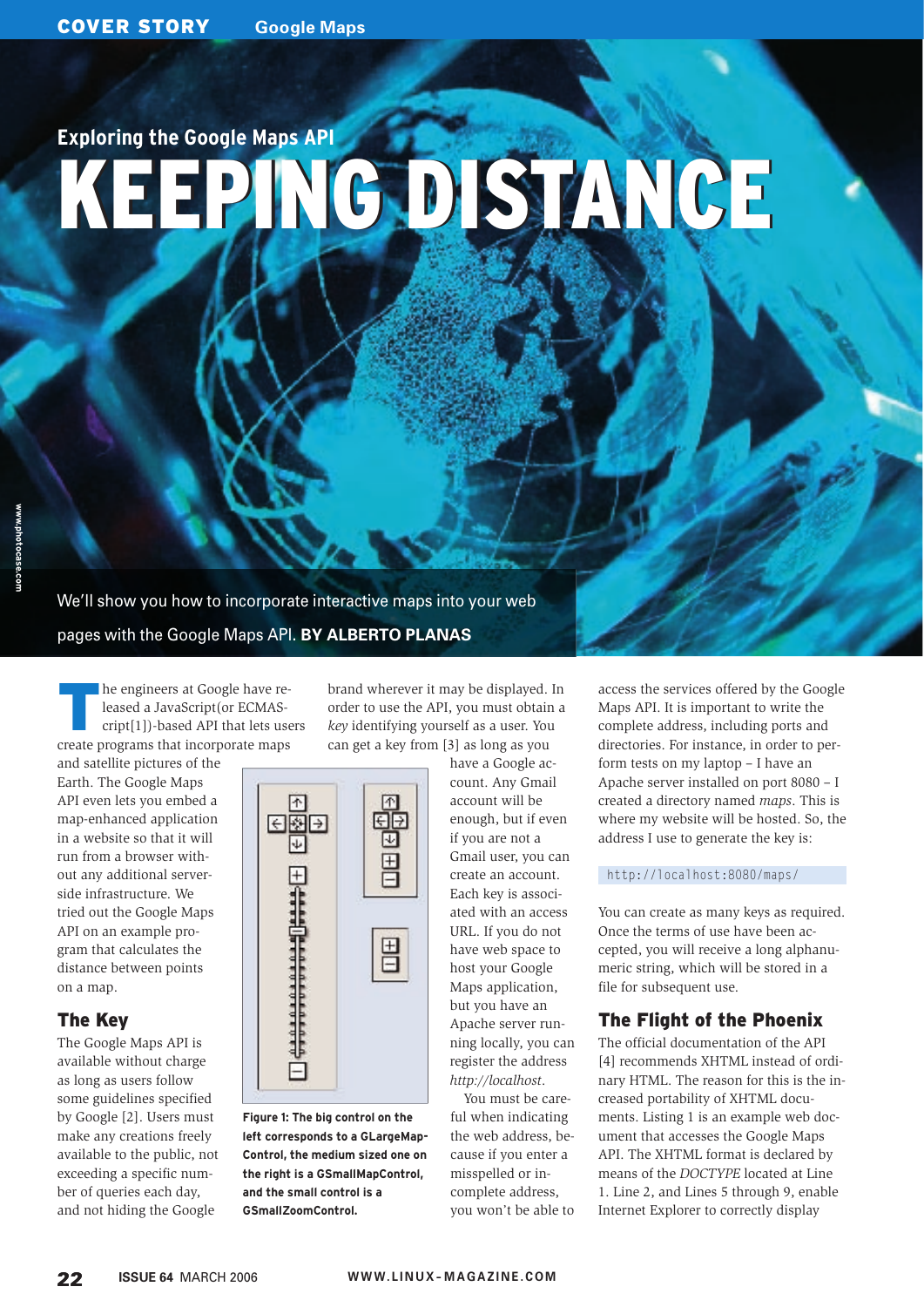



**Figure 2: Map of an area in Palo Alto. Figure 3: Satellite picture of the same area.**

some of the effects supplied by the Google Maps JavaScript library (particularly path lines, as explained later in this article).

To include the JavaScript file containing the API code, use a command similar to Line 10 in Listing 1. We have to substitute *...&key=XXXXX* for the key previously generated by Google. Curiously, all the XHTML in this first example remains confined between Lines 27 and 29. It is at that point when, after loading the HTML document, the browser must

execute the JavaScript function *onLoad*, which is defined at Line 14. At Line 28 we find a *<div>* sized at 500 x 500 pixels with a *map* identifier, which I will describe later in this article.

The *onLoad* function initializes the map. As I have mentioned, the entire API is written in JavaScript, and such code will run in the user's browser. Not all browsers supply the same JavaScript version and functionality, and this causes some incompatibilities. To make sure the program will run in the browsers supported by the API, we will call the *GBrowserIsCompatible* function (Line 15). If the user is using Firefox, Safari, Opera, or IE 5.5 (or higher) we will not have any kind of problems. In the next line, we create an object of the *GMap* type. We pass the  $\langle div \rangle$  object identified by *map* to the constructor. The HTML object will be used by *GMap* to insert a map of the size associated with its tag. *GMap* offers an interface that can be consulted in the official documents [3] (we will notice that there are several

| <b>Listing 1: test1.html</b> |                                                                                                                         |                                               |  |  |  |  |  |  |  |
|------------------------------|-------------------------------------------------------------------------------------------------------------------------|-----------------------------------------------|--|--|--|--|--|--|--|
| 01                           | html PUBLIC "-//W3C//DTD XHTML 1.0</td <td>15<br/>if (GBrowserIsCompatible()) {</td>                                    | 15<br>if (GBrowserIsCompatible()) {           |  |  |  |  |  |  |  |
|                              | Strict//EN" "http://www.w3.org/TR/xhtml1/DTD/                                                                           | 16<br>$var$ map = new GMap(document.          |  |  |  |  |  |  |  |
|                              | $x$ htmll-strict.dtd">                                                                                                  | getElementById("map"));                       |  |  |  |  |  |  |  |
|                              | 02 <html <="" td="" xmlns="http://www.w3.org/1999/xhtml"><td>17<br/>map.addControl(new GSmallMapControl());</td></html> | 17<br>map.addControl(new GSmallMapControl()); |  |  |  |  |  |  |  |
|                              | $xmlns: v="urn: schemes = microsoft-com:vm1"$                                                                           | 18<br>map.addControl(new GMapTypeControl());  |  |  |  |  |  |  |  |
| 03                           | $<$ head $>$                                                                                                            | 19<br>map.addControl(new GScaleControl());    |  |  |  |  |  |  |  |
| 04                           | <title>Ejemplo 1 - test1.html</title>                                                                                   | 20<br>map.centerAndZoom(new GPoint(-122.1419, |  |  |  |  |  |  |  |
| 05                           | <style type="text/css"></style>                                                                                         |                                               |  |  |  |  |  |  |  |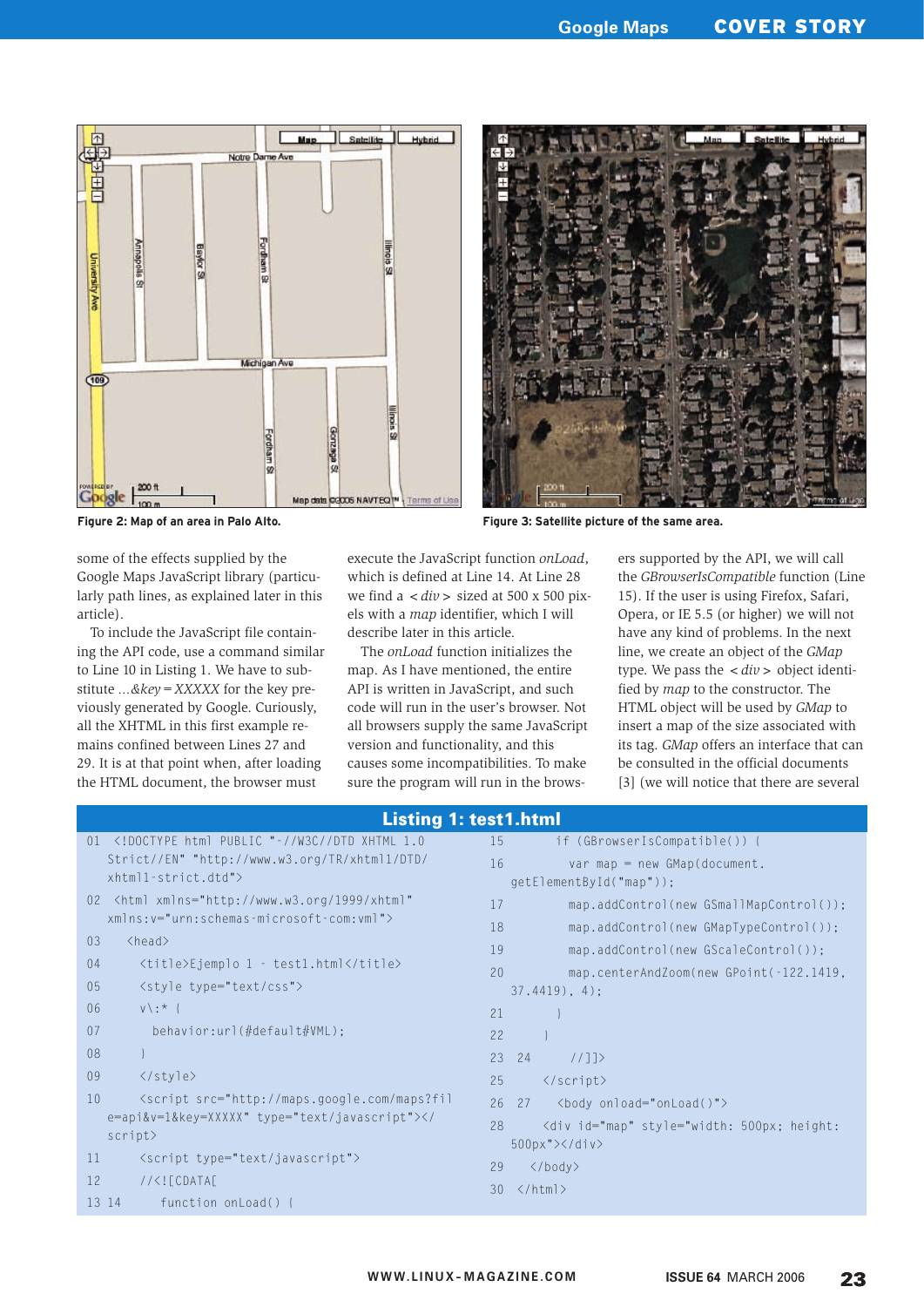

**Figure 4: Superimposition of the map with the satellite picture. We can see the names of the streets on the real streets themselves.**

constructors for this object), but already at Line 17, we can see that we can make calls to the *addControl()* method. We will use this method to add several controls to the map that will allow us to modify its behavior. We can scroll across the map simply by pressing the left mouse button and dragging the pointer around, but we can also use a component associated with the map that will also allow us to change the zoom level. This component is the one we add at Line 17 in Listing 1, and it corresponds to the one located in the upper right corner of Figure 1. We can play with the code, changing this line to:

#### map.addControl<sub>2</sub> (new GLargeMapControl());

In this way, we can include separate position and zoom controls. There are another two control types we can add: a map type selector and a scale measurement control, both in miles and kilometers. Of these two, the map type

selector is the most important, and it is included in Line 18. There are three map types: normal, satellite, and hybrid (a superimposition of one on the other). An example of each type is shown in Figures 2 through 4. Up to this point, classic maps with street names and addresses are available only in the US, UK, and Japan.

At Line 20 we center the image, specifying the latitude, longitude, and zoom level. For this example we have chosen the coordinates of Palo Alto, California. We have to be careful when indicating the coordinates of the point where we want to center the map. First we must indicate the longitude and then the latitude. In general, we will find the coordinates of interesting areas in reverse order: latitude, longitude.

After this introduction, we will add the part of the program that calculates distances (Listing 2).

#### Sphere

Any point on the surface of Earth can be located using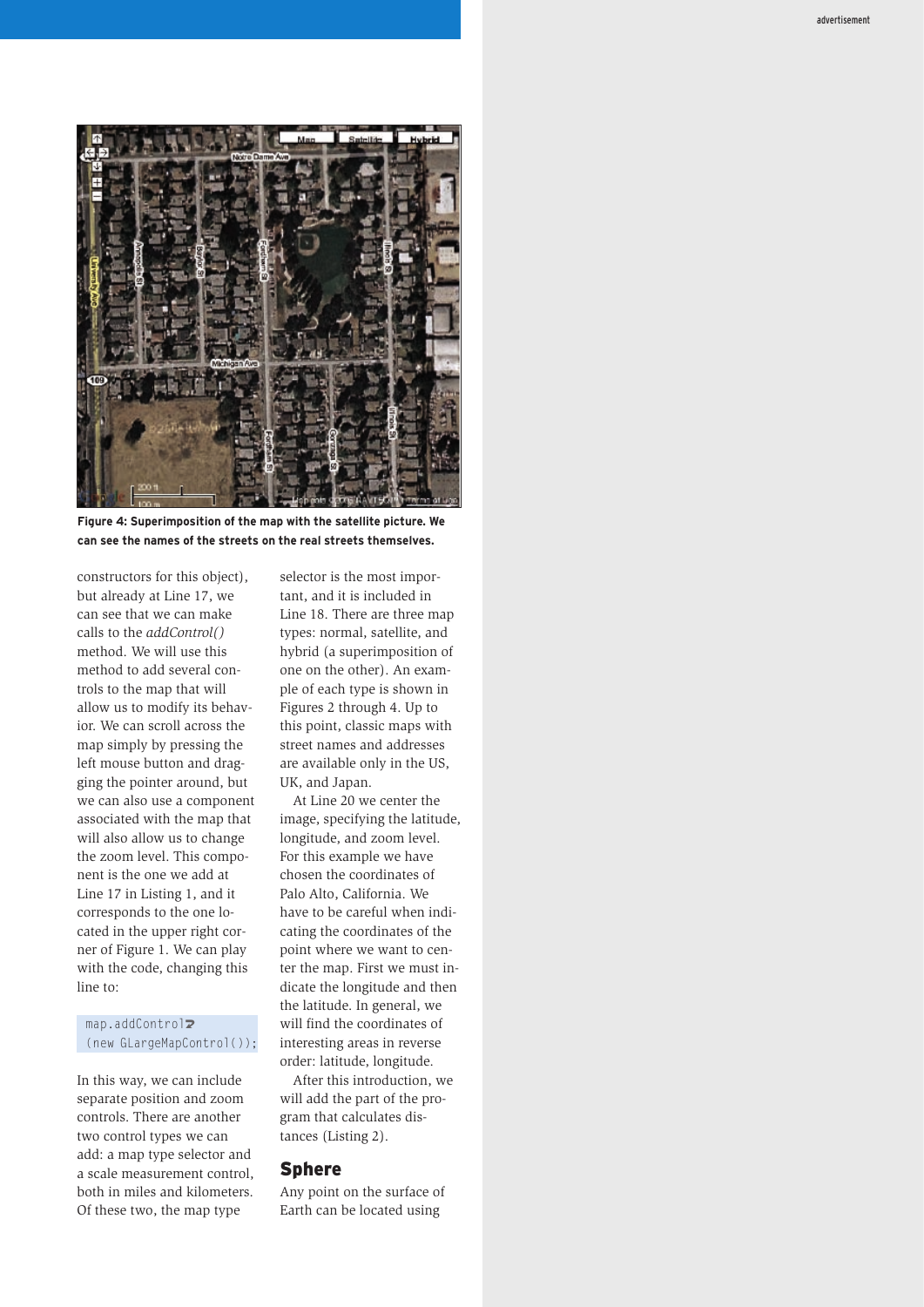

0.7756693793037945 Km

**Figure 5: Path of 0.77 Km drawn on the map. We can add and remove as many red marks as we want in order to draw a different path.**

two numbers: latitude and longitude. But if we just know the coordinates of two points on the surface of a sphere, we will not be able to calculate the distance between them; we need another piece of information: the radius of the sphere. If we consider that the Earth has an average radius of about 6378.7 Km (the Earth is not a perfect sphere), we will be able to use spherical geometry to calculate distances based on latitude and longitude values [5]. One common approach converts both latitude and longitude from degrees to radians, and then applies the formula:

 $d = 6378.7 * a\cos(\sin(\frac{\pi}{d}))$  $*$  sin(lat2) + cos(lat1)  $\triangleright$ 

 $*$  cos(lat2)  $*$  cos(lon2 - lon1))

This equation does not require further discussion, since its usage can be examined in the function *calcDistance()* in Listing 2 (see page 28).

Listing 2 is subtly different from the first example. The first difference is that, in the call to the *GMap* constructor, we are supplying an extra parameter (Line 21). This parameter is a single element array. We use it to indicate that we only want to display the satellite mode.

Google's API allows you to associate functions with a predefined list of

events. In this way, we can alter the behavior of the system in response to a mouse click, a scroll command, or the addition of a mark. You'll find a complete list of supported events in the documentation. This example requires us to capture two events. One event is a scroll, after which the program must be able to redraw the map at the new location. The other event is a mouse click on the map, so that we can define the path we will use

for the distance calculation. Google's API allows several ways of capturing events, but we will hook our functions in the following way:

Gevent.addListener<sub>2</sub> (map, 'click', function $\overline{Z}$ (overlay, point) { map.recenterOrPanToLatLng2 (point); });

When using the *addListener()* method from the *GEvent* class, we must indicate the event we wish to capture and the function that will handle it. In this case, we are capturing the mouse click on the map (*click* event). The specific function for this event can receive two parameters: the *overlay* or mark where we have clicked and a point containing the exact coordinates of the click. At Line 25 we capture the *movend* event, which will be produced each time we finish a scroll on the map. The important event is captured at Line 35 of Listing 2. Adding our own mouse click manager, we will enable the user to place several marks, which will be stored in an array. If we click again on one of these marks, we must remove it both from the map and our array. In this simple way, we will be defining a path that we can trace with a blue line. Our distance calculation will be based on that path.

Both marks and lines are referenced as *overlays* in the official documents of Google Maps. Each overlay is an object superimposed on the map. Although we can define custom icons for the marks (again refer to the documents), we can also directly use the standard set provided by the API. A mark is created and positioned on the map as follows:

var  $m = new$  Gmarker $\triangleright$ (new GPoint(lon1, lat1)); map.addOverlay(m);

We must create a mark located at some specific coordinates. Next we will add it to the map using the *addOverlay()* method of the *GMap* class. This is the same method we will use to draw the

|                                                                                                                       | Circuit and Circuit manager cleaned among the transfer and product compared with the state                                                                                                                                                                                                                | . Floore wider<br>۰ |
|-----------------------------------------------------------------------------------------------------------------------|-----------------------------------------------------------------------------------------------------------------------------------------------------------------------------------------------------------------------------------------------------------------------------------------------------------|---------------------|
| The "Hello, World" of Google Maps.                                                                                    |                                                                                                                                                                                                                                                                                                           |                     |
|                                                                                                                       | The rest of any trivent herritograph his AP is have main alreasonable The falses speeds agending by a Maximum control who films                                                                                                                                                                           |                     |
| The problems of the ITOS of International State is and<br>deal in him Hillyin (means), ing 1995; here to<br>$-1.0011$ | there we have a control of the state of the control of the state of the state of the state of the state of the<br>(Bell 2005 educational cree include this (mil. introduction )                                                                                                                           |                     |
| A CONTRACT                                                                                                            | all'estreto Vac Gaztrile 277 fonde chade di che-<br>for it will like the property a global factor of the set of the state of the state state of the set of the set of the set of the set of the set of the set of the set of the set of the set of the set of the set of the set o<br>tree with weapons ? |                     |
| The it like that invitation<br><b>ARTISTICS</b>                                                                       |                                                                                                                                                                                                                                                                                                           |                     |
| magnetic contract work (1)<br>Although the County                                                                     | of themselve in the land standard at the flats hours.                                                                                                                                                                                                                                                     |                     |
| 44 ("Program"s" magazin's (1)                                                                                         | with a restriction of a Channel and the configuration of the<br>the letters in the 199 for the field                                                                                                                                                                                                      |                     |
| ٠                                                                                                                     |                                                                                                                                                                                                                                                                                                           | - -                 |

**Figure 6: The Google Maps website provides several example scripts.**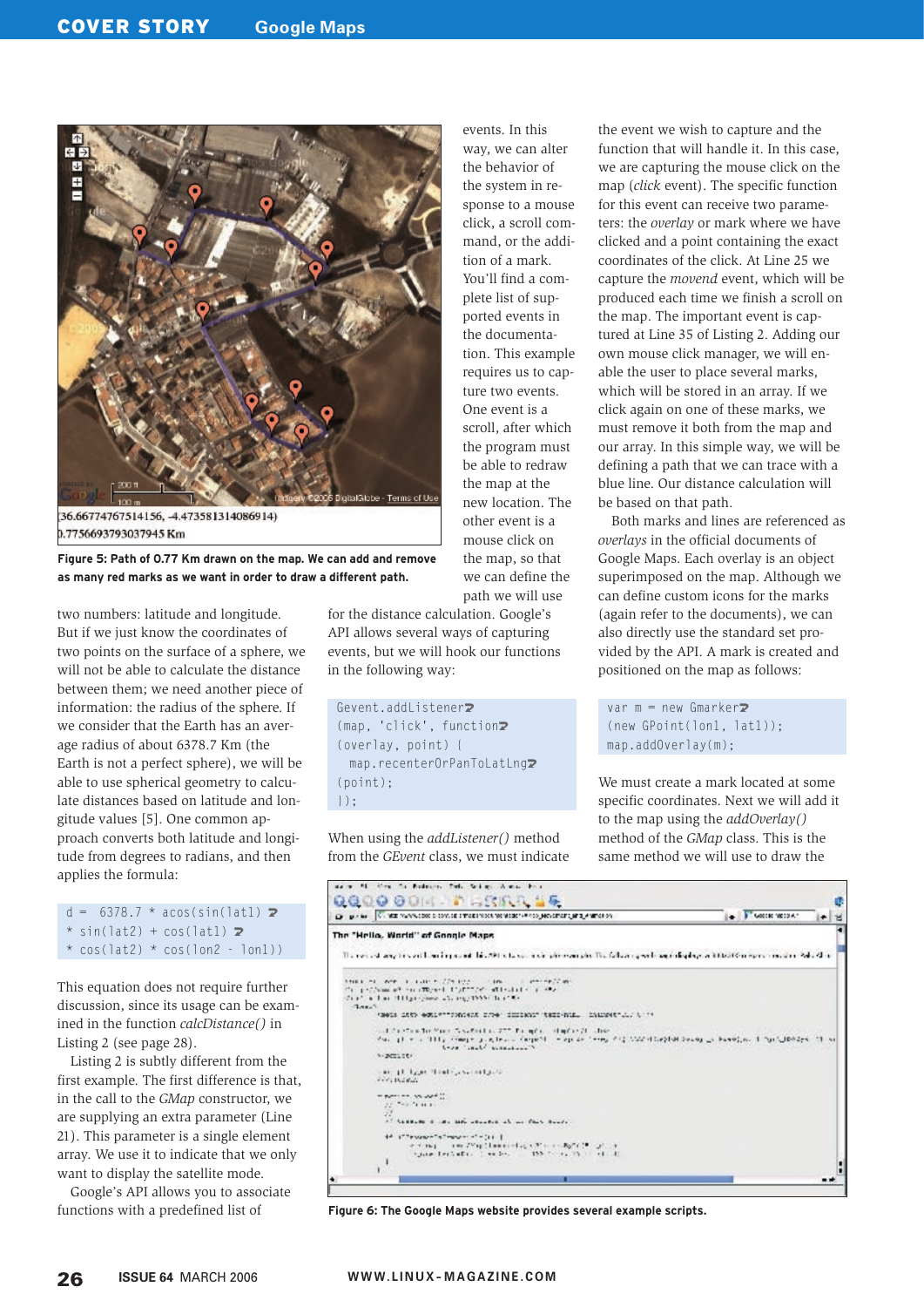defined path, but instead of adding a *GMarker* object, we will use a *GPolyline*:

```
var p = new Array;
p.push(new GPoint(lon1, lat1));
p.push(new GPoint(lon2, lat2));
...
map.addOverlay2
(new GPolyline(p));
```
This is just what the functions *addOverlay()* and *drawLine()* in our code do. An example of a path drawn in this way is the path shown in Figure 5. Once the path (or a part of it) is finished, we will be able to calculate distances using the aforementioned formula.

### The Jury

Using no more than four objects and eight different methods, we have created a program capable of calculating the length of a path drawn interactively on a map by the user from a browser. The Google Maps API makes it easy to generate innovative and interesting applications that would otherwise require extensive programming and sound knowledge of mathematics and navigation.

The API supplies another group of objects for asynchronous XML data access through JavaScript (AJAX [6]). This set of objects enables us to store big amounts of terrestrial coordinates in a database and paint them efficiently from the client's browser. The users of this API have started to develop interesting applications [8], [9], [10].

You will also find objects that allow the generation of small signs, which are displayed when a click (or any other predefined event) is produced. These signs are very useful for associating comments with the map, such as a note about a monument or an explanation of a confusing intersection.

It is worth mentioning that the Google Maps API is still at beta stage; that is, it is subject to change even while you develop applications based on it. You can monitor the evolution of these changes, the addition of new features, and the exchange of applications and experiences from the Google Maps Discussion Group

[7]. Please do not forget to release any applications you develop to the group so that we can all use them as a source of inspiration.

#### INFO

- [1] ECMA-262 http://www.ecma-international.org/publications/standards/ Ecma-262.htm
- [2] Terms of use http://www.google.com/ apis/maps/terms.html
- [3] Google Maps API http://www.google.com/apis/maps/
- [4] API Documents http://www.google. com/apis/maps/documentation/
- [5] Distances http://www.meridianworld data.com/Distance-Calculation.asp
- [6] AJAX
- http://en.wikipedia.org/wiki/AJAX [7] Google Maps Discussion Group
- http://groups-beta.google.com/group/ Google-Maps-API
- [8] Monuments in Paris http://www.kahu nablog.de/gmaps.php?map=paris
- [9] WikiMap http://www.wikyblog.com/ Map/Guest/Home
- [10] Traffic in the UK http://www.gtraffic.info/

advertisement